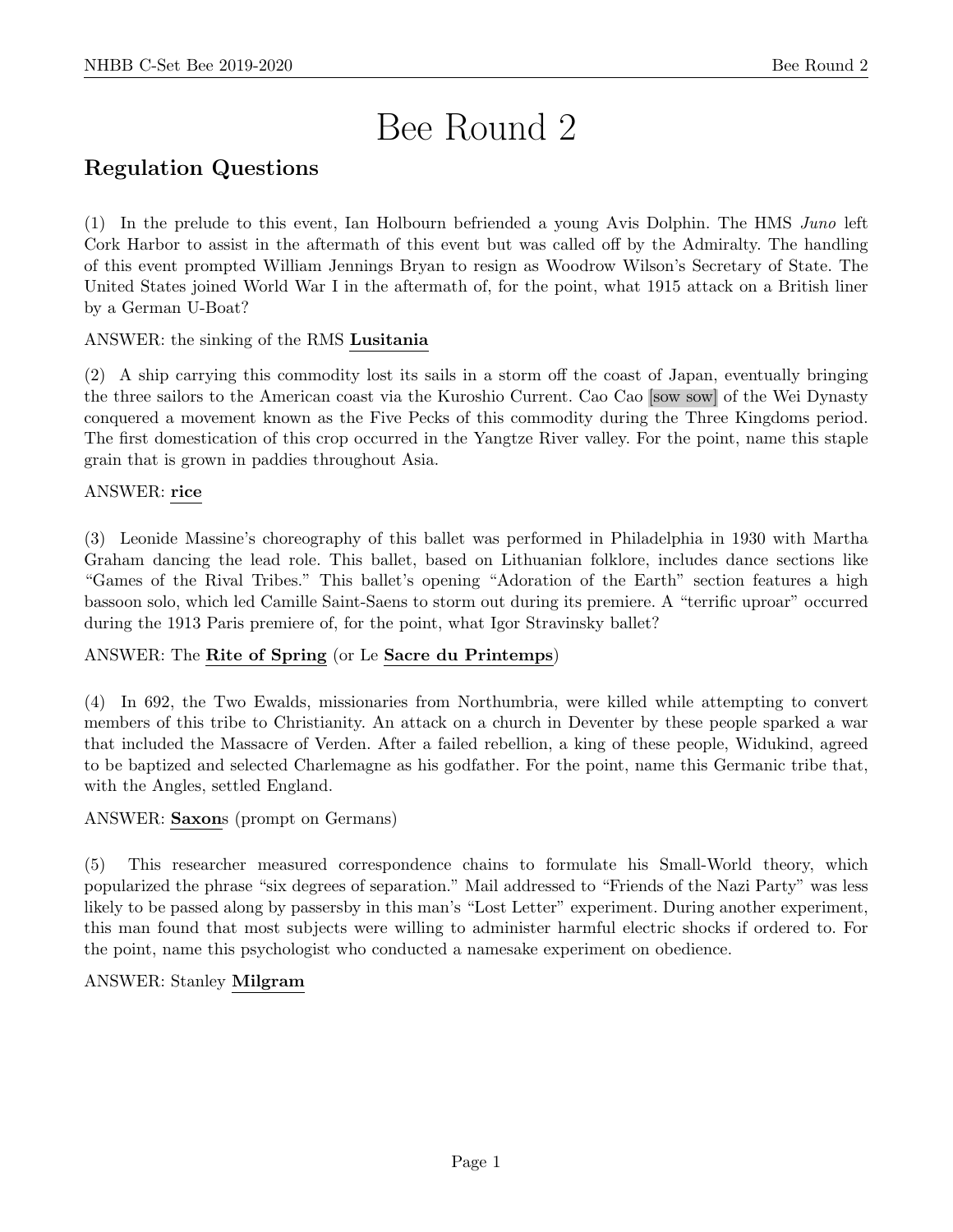(6) This man ordered Robert Eichelberger to capture the village of Buna or "not come back alive." This man claimed to have invented the strategy of island-hopping, which he implemented in Operation Cartwheel. Newspapers refused to print a picture of this man towering over Hirohito, claiming that it ruined the Imperial mystique. For the point, name this American general who vowed "I shall return" after being forced to retreat from the Philippines during World War II.

#### ANSWER: Douglas MacArthur

(7) In this country, a series of bombings on Easter 2019 were linked to ISIL and killed Christians at St. Anthony's Shrine and other churches around the capital. A rebel from this country, Selvarasa Pathmanathan, was on Interpol's Most Wanted list in connection with the assassination of Rajiv Gandhi, a Prime Minister from this country's nearest neighbor. For the point, name this island country where the Tamil Tigers once fought for independence off the coast of India.

#### ANSWER: Sri Lanka

(8) A politician with this surname gave the military immunity following an attack on the Santisimia Trinidad. The Justicialist Party was founded by a man with this surname. A failed coup against a politician with this surname began with the bombing of the Plaza de Mayo. That politician, who was forced to flee to neighboring Paraguay, was supported by the Descamisados. For the point, give this surname shared by two Presidents of Argentina, Isabel and her husband Juan.

ANSWER: Peron (accept Martinez before "Justicialist" is read)

(9) Peter Jennings criticized this politician for not revealing his role in China Ventures, Inc. The idea of shuttle diplomacy was introduced by this man, who helped negotiate a cease fire following the Yom Kippur War. In 1973, this man and Le Duc Tho were awarded the Nobel Peace Prize for negotiating the Paris Peace Accords. For the point, name this controversial Secretary of State who advised Richard Nixon and Gerald Ford during the Vietnam War.

#### ANSWER: Henry Kissinger

(10) This monarch limited the rights of free blacks and expelled Jews from his colonies with his Code Noir. The Grand Alliance was created to combat this king, who later dismantled it and secured Alsace in the Treaty of Ryswick. This king's Edict of Fontainebleau removed the religious rights of Huguenots in his country. The Palace of Versailles was built on the orders of, for the point, what French "Sun King?"

ANSWER: Louis XIV (accept Louis the Sun King before "Sun King" is read; prompt on Louis)

(11) In a novel set in this city, Esperanza and her family dream of living in an upper class neighborhood that they visit every Sunday. The Younger family attempts to move out of this city's fictional Clybourne Park in A Raisin in the Sun. Richard Wright wrote about the poor and disillusioned Bigger Thomas living in this city's South Side. For the point, name this large Midwestern city, the home of Gwendolyn Brooks, who wrote For Illinois, 1968.

#### ANSWER: Chicago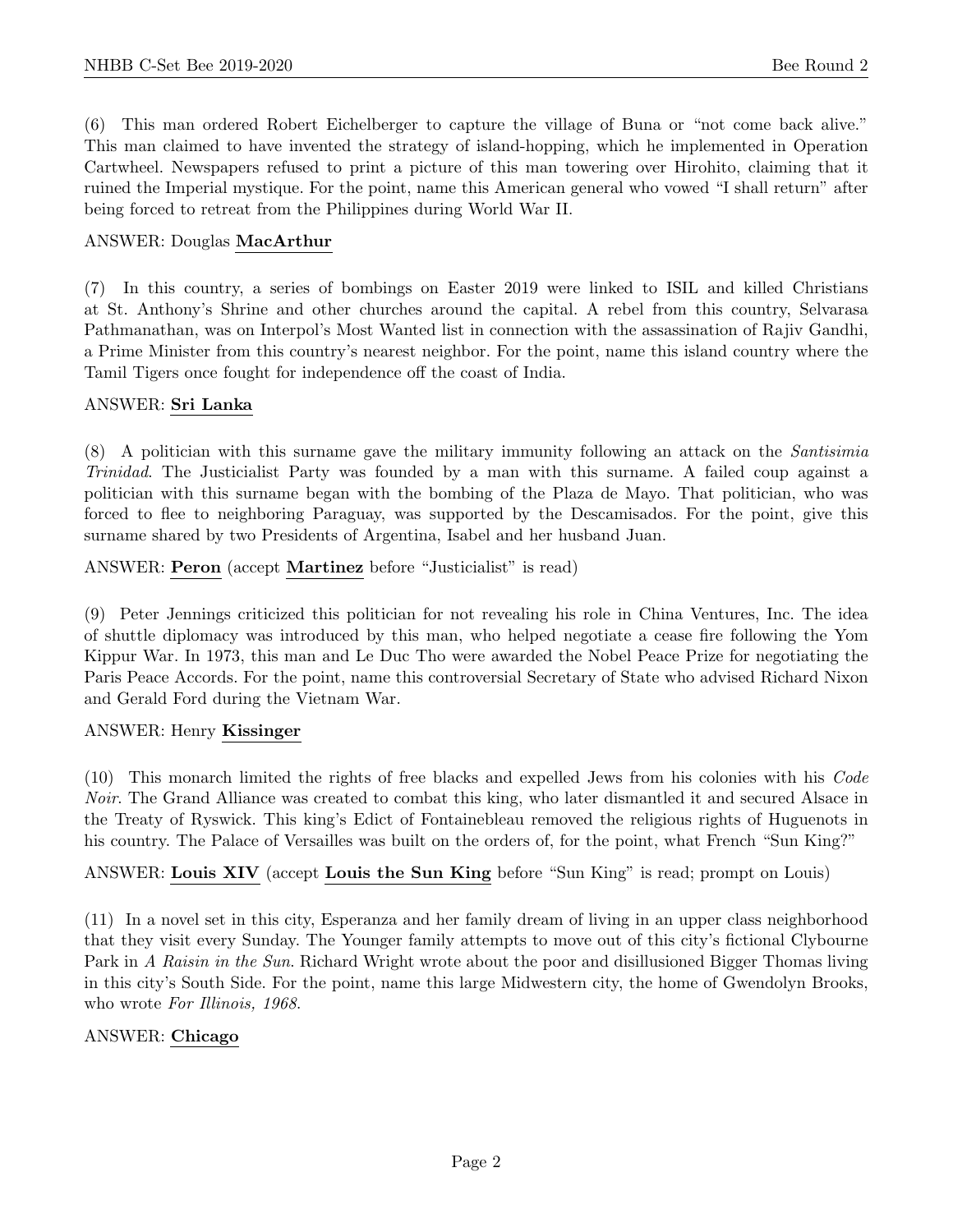(12) The Hittite king Suppiluliuma I may have sent a son to marry this woman, only for him to die en route to Carchemish. This woman may have assumed a male alter-ego, Smenkhkare [smenk-kah-ray], to rule after the death of her husband at the end of the Amarna Period. With her husband, this woman promoted the monotheistic faith of Aten. For the point, name this wife of Akhenaten who possibly ruled as an early Egyptian pharaoh.

#### ANSWER: Nefertiti (accept Neferneferuaten)

(13) A way to sequence this material was invented by Frederick Sanger. In the central dogma of molecular biology, this material is transcribed. Okazaki fragments are formed when this material is replicated. A study conducted by Rosalind Franklin and published by Francis Crick and James Watson showed that this material takes the form of a double helix. For the point, name this biological molecule, found in the nucleus of the cell, that stores genetic information.

#### ANSWER: DNA (accept Deoxyribonucleic acid)

(14) In the prelude to this event, George Rappleyea attempted to hire H.G. Wells, but Wells refused as he had no legal training. The defendant in this case intentionally violated the Butler Act in order to force this trial to occur. Clarence Darrow defended one side in this case but failed to defeat the arguments of William Jennings Bryan. For the point, name this 1925 trial in which a Tennessee teacher was fined \$100 for teaching evolution.

#### ANSWER: Scopes Monkey Trial (accept State of Tennessee v. John Scopes)

(15) In 1985, a statue of this company's mascot was thrown into the Dotonbori River, beginning an eighteen-year curse on the Hanshin Tigers. At Expo "70, this company ran a test site in Japan, where its products have become a traditional Christmas meal. After selling this company, its founder was sued for calling its new products "wallpaper paste" and "a damn fried doughball stuck on some" meat. For the point, name this American fast food chain founded by Harland Sanders, whose blend of eleven herbs and spices is "finger lickin" good."

#### ANSWER: KFC (accept Kentucky Fried Chicken)

(16) While in Bristol, a supporter of this movement attacked Winston Churchill with a dog whip. The Cat and Mouse Act, which allowed for the temporary release of prisoners, was passed after supporters of this movement were force-fed during hunger strikes. Emmeline Pankhurst founded the Women's Franchise League in support of this movement. For the point, name this 20th century movement which sought to double the voting population in the United Kingdom.

ANSWER: women's suffrage (accept answers related to women getting the right to vote; prompt on suffrage)

(17) This man founded the League of Gileadites to prevent the capture of former slaves through the Fugitive Slave Act. In response to the Sacking of Lawrence, this man killed five settlers in the Pottawatomie Massacre. Marines led by Robert E. Lee defeated this man at a federal armory in Virginia. For the point, name this abolitionist who was hanged after his raid on Harpers Ferry.

#### ANSWER: John Brown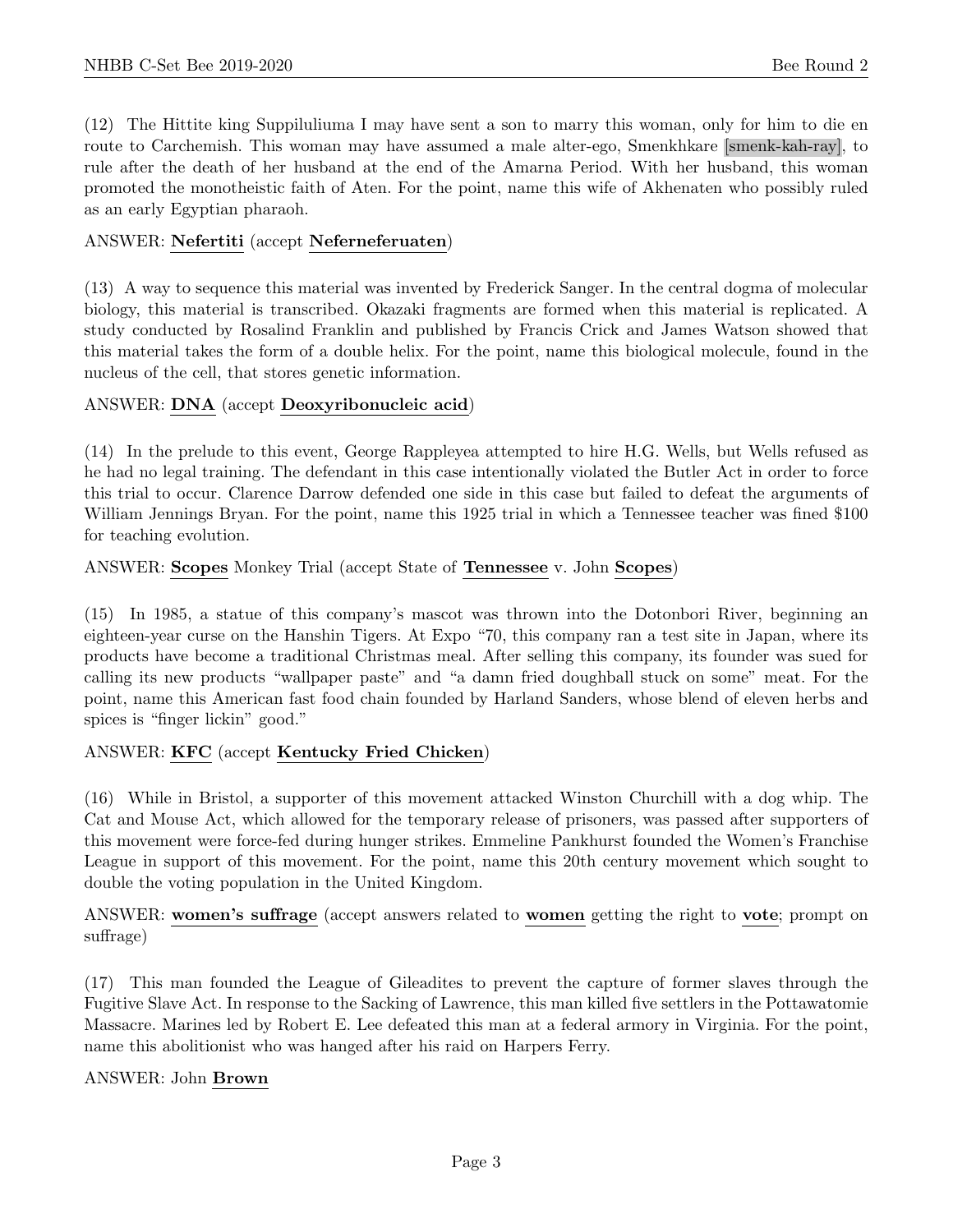(18) Near the start of this event, Jules Brunet served as a military adviser to the breakaway Republic of Ezo. During this event, the national government created the hyojungo, a standardized dialect meant to unify the country. The Boshin War started this event, during which the last Tokugawa Shogun fled Osaka Castle. For the point, name this 1868 event in which the namesake emperor restored imperial power in Japan.

#### ANSWER: Meiji Restoration

(19) In 2017, this painting was used as the centerpiece of the "Pity and Terror" exhibition at the Queen Sofia Museum, a celebration of its 80th anniversary. At the top of this painting, a light bulb in a lamp mimics the shape of a human eye. A screaming horse appears in the center of this painting that was created as a reaction to the bombing of a Basque village. The Spanish Civil War is the backdrop for, for the point, what artwork by Pablo Picasso?

#### ANSWER: Guernica

(20) During this war, John Pettyjohns won the first ever Victoria Cross for his heroism at the Battle of Inkerman. William Russell chronicled a cavalry attack on troops led by Colin Campbell during this war, and coined the phrase "thin red line." A miscommunication at this war's Battle of Balaclava led to the ill-fated Charge of the Light Brigade. The Siege of Sevastopol took place in, for the point, what 1853 war between Russia and a British-French-Ottoman alliance?

#### ANSWER: Crimean War

(21) Land in the Amazon rich in this resource was sold off to Chinese companies by Rafael Correa's Ecuadorian government. Lázaro Cárdenas invoked Article 27 of the Constitution of Mexico to nationalize this industry in 1938. Processing of this resource in Venezuela is dominated by PDVSA, which operates wells in the Maracaibo basin. For the point, name this finite resource which has been refined to create fossil fuels.

#### ANSWER: crude oil (accept petroleum)

(22) To complete this project, Canvass White was forced to study in the United Kingdom as there were no civil engineers in the United States at the time. Over a thousand workers on this project were afflicted with malaria while working in Montezuma's Marsh. This waterway ends with the Black Rock Lock in Buffalo. For the point, name this canal in New York, derisively called "Clinton's Big Ditch," that connected the Hudson River to the namesake Great Lake.

#### ANSWER: Erie Canal

(23) B´ela Kun started a short-lived Communist republic in this country, which fell apart after an invasion led by King Ferdinand. In this country, the Nazi-backed Arrow Cross party overthrew Miklos Horthy, who had been selected as regent following a series of revolutions. The Treaty of Trianon gave much of this country's territory to neighboring Romania in the aftermath of World War I. For the point, name this country that was once in a dual monarchy with Austria.

#### ANSWER: Hungary (do not accept Austria-Hungary)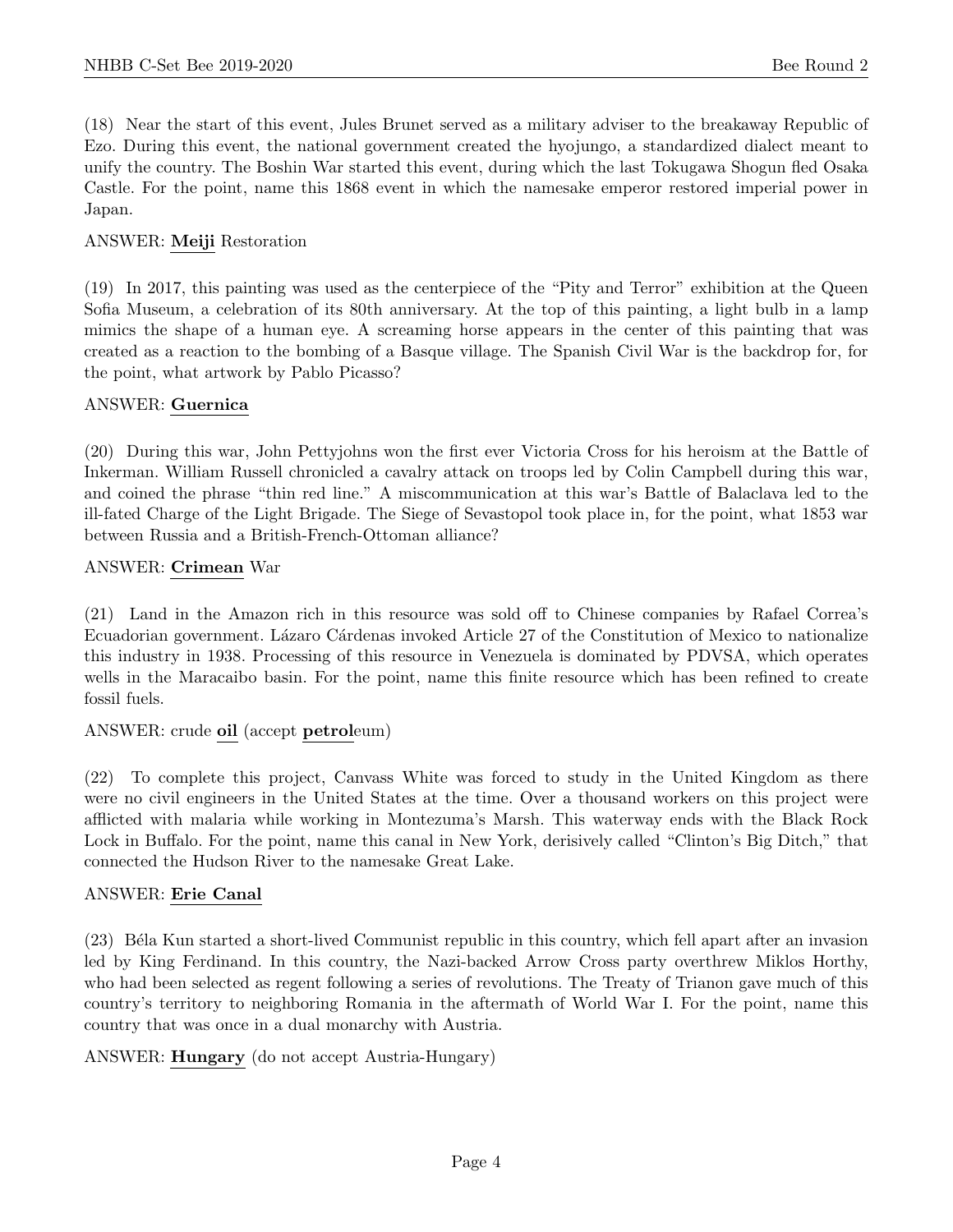(24) In a ballad, a worker from this country tells his captain that "a man is nothing but a man." That worker from this country supposedly died with a hammer in his hand shortly after beating a machine in a rock-drilling contest. In a story from this country, a companion of Sourdough Sam bestows the name "Babe" on a massive blue ox that he finds and adopts. For the point, name this country that developed folklore about John Henry and Paul Bunyan.

#### ANSWER: United States of America (accept either underlined portion; accept USA)

(25) Forces from this country under Yigal Allon raised the "Ink Flag" after the 1949 capture of Umm Rashrash. This country's special forces executed Operation Yonatan to rescue hostages being held at Entebbe airport. In 1967, this country launched the preemptive Operation Focus to start an invasion of neighboring Egypt as part of the Six-Day War. For the point, name this Jewish state with cities like Tel Aviv and Jerusalem.

#### ANSWER: Israel

(26) A commander in this war allegedly chose to spare a town after its mayor was able to drink 3 liters of wine. This war's Battle of the Rain led to the death of Count Tilly and his replacement by Albrecht von Wallenstein. This war's Battle of Breitenfeld led many German states to ally with a Protestant coalition, but the Battle of Lutzen led to the death of that coalition's greatest commander, Gustavus Adolphus. For the point, name this European religious conflict that lasted from 1618 to 1648.

#### ANSWER: Thirty Years' War

(27) A leader of this country mistakenly believed it had been recognized by the Holy See after Ambrose Dudley Mann mistranslated a letter from Pope Pius IX. Two diplomats from this country were illegally seized from a British ship in the Trent Affair. This country attempted to persuade France and the United Kingdom to support it in a war against its northern neighbor by engaging in cotton diplomacy. For the point, name this rebellious state that was defeated in the American Civil War.

#### ANSWER: Confederate States of America (accept CSA; accept The Confederacy)

(28) This island is home to the 12th Space Warning Squadron, which operates near Saunders Island at Thule Air Base, the US Air Force's northernmost air base. Harry Truman offered to buy this island for one hundred million dollars in 1946; in 2019 via tweet, Donald Trump offered to buy this island, prompting ridicule from the Prime Minister of Denmark. For the point, name this largest island in the world.

#### ANSWER: Greenland (or Kalaallit Nunaat)

(29) Members of this profession were managed by lanistas who trained them at ludi. Septimius Severus banned women from this profession after watching men cat-call them at the Antiochene Olympic Games. The Third Servile War began after a group of people in this profession fled Capua. In staged damnatio ad bestias, members of this profession clashed with lions. For the point, name this profession whose members often fought each other in the Colosseum.

#### ANSWER: gladiators (prompt on "slaves")